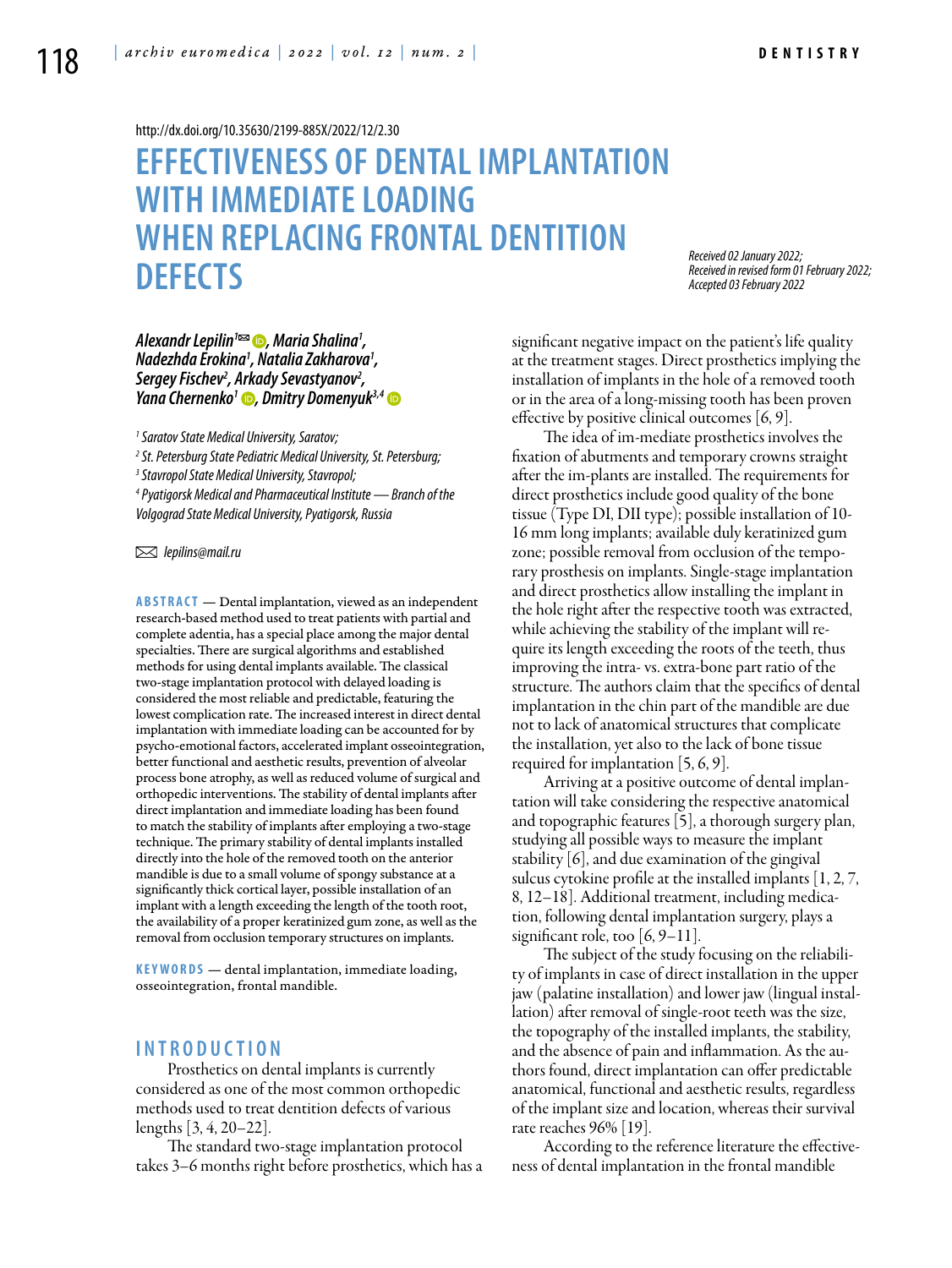underlying various installation protocols has not been studied well enough.

#### *Aim of the study:*

to develop a surgical treatment algorithm forecasting possible immediate load on dental implants for improved dental implantation in the anterior mandible

### **M ATE R I A LS A N D MET H O D S**

The study involved 83 patients (42 males and 41 females) aged 20–50, with anterior mandible dentition issues. The patients were divided into groups as follows: Group  $1$  — patients (n=12, 14.5%) who had undergone orthopedic treatment with no dental implants used; Group 2 — patients (n=25, 30.0%) who had dental implants installed 5–6 following the teeth removal (comparison group), while the load on the installed implants was applied 3–6 months later (Fig. 1);

Impro, AnyRidge, AnyOne, Osstem MS; diameter — 2.5–3.3 mm; length — 10 mm) were installed in the frontal mandible.

To identify the stability and osseointegration, a MEGA ISQ device was used, the performance of that based on the registration of resonant electromagnetic vibrations of the implant and of the surrounding bone. MEGA IQ identifies the implant stabilization via calculating the difference in the resonant frequencies between the test pin screwed onto the implant and the analyzing unit. The magnet on the pin is exposed to electromagnetic impulses, with the vibrations further evaluated on a 0 to 100 scale. A value exceeding 70 units points at a high primary stabilization of the implant. Radiofrequency analysis can help quantify the stabilization of the implant as well as its changes over time, such as the force of fixation of the implant in the bone.



*Fig. 1. Two-stage dentition defect implantation in the anterior mandible with delayed loading (а-h)*

Group 3 — patients (n=28, 34.0%) who had dental implant installed straight into the replaced tooth's hole with immediate load applied on the implants, whereas they were administered medication treatment following the surgery (with no Imudon<sup>®</sup> lozenge administered); Group 4 — patients (n=18, 21.5%) who had undergone an implantation surgery with the implant installed right into the hole of the removed tooth, with immediate load on the implants and further administration of Imudon<sup>®</sup> lozenges within the post-surgery period (daily dosage — 6 lozenges; course duration — 10 days) (Fig. 2).

The cone-beam computed tomograms (CBCT) of the 83 patients with dentition issues were performed on a PointNix Combi 500 computer tomography device. 110 implants of various systems (Alpha BIO,

The object of the immunological study was the crevicular fluid. The cytokine content was examined 7 days and 1 month following the implants installation. The substances identified in the vascular fluid by solid-phase enzyme immunoassay (using Vector Best reagent kits; Novosibirsk, Russia) were interleukin-8 (IL-8), interleukin-1 receptor antagonist (IL-1RA), monocytic chemoattractant protein (MCP-1), tumor necrosis factor alpha (TNFα). The effectiveness of the reparation and osseointegration was done through the repair index:

 $(RI)$ . RI = IL-1RA / (IL-8+MCP-1+TNF $\alpha$ ).

The statistical processing of the data was performed using the Statistica 6.0 software for Windows.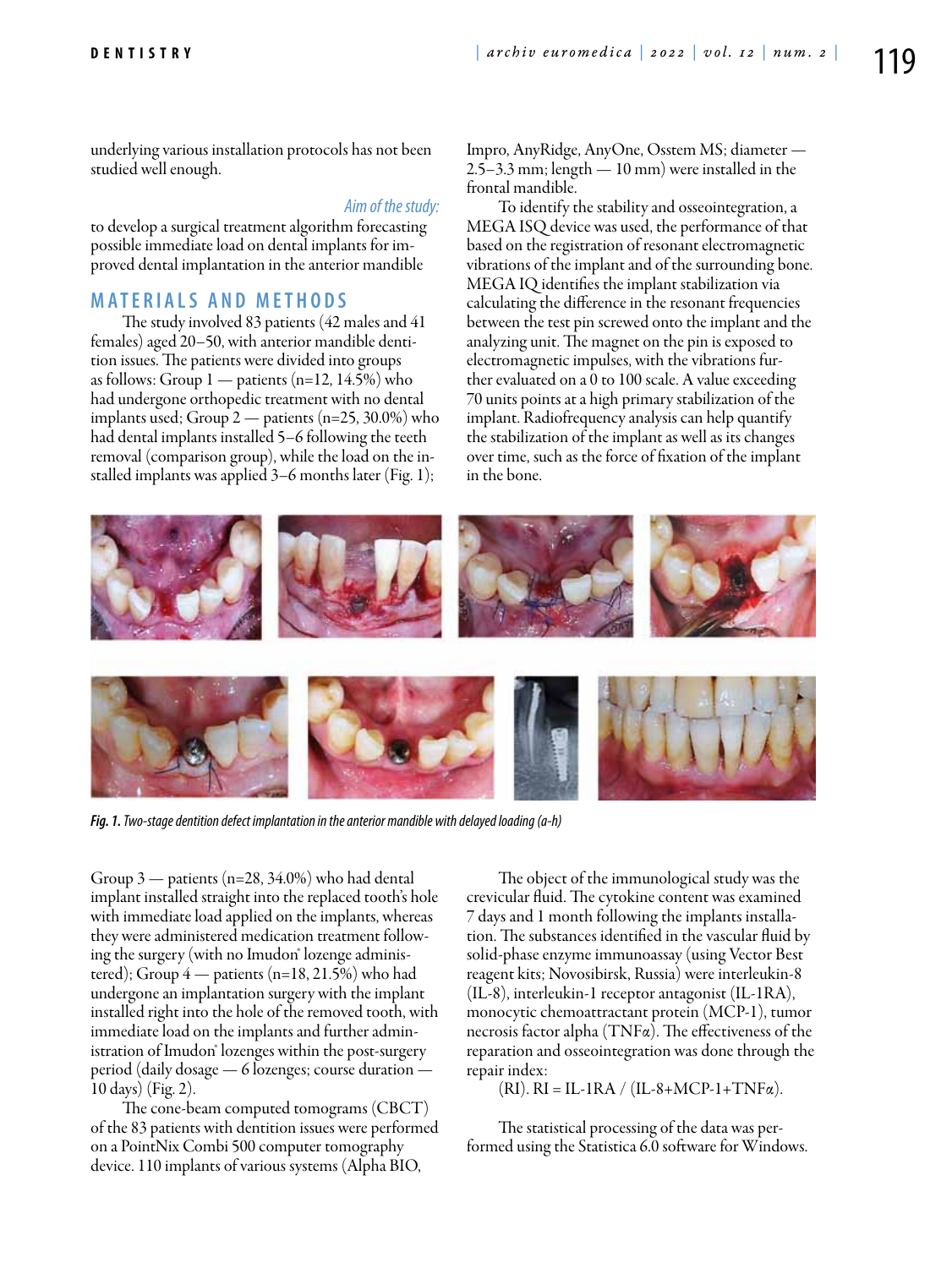

*Fig. 2. One-stage implantation and direct prosthetics of a dentition defect in the frontal mandible (а-i)*

# **R ES U LTS A N D D ISC U SSI ON**

Prior to the surgery, each patient was offered full information regarding the upcoming intervention, treatment plan, expected results and associated risks. The preoperative examination included a thorough collection of a personal medical history, as well as clinical and radiological data. The quality and the quantity of the alveolar bone tissue in the anterior mandible were evaluated, too. As the CBCT data shows, the 1st type of bone tissue with a compact layer predominating was found in 10.1% of the cases (n=9); the 2nd type of bone tissue — a combination of a spongy and compact layer (1:1 ratio) was to be observed in 35.5% of the cases (n=29), the  $3<sup>rd</sup>$  type of bone tissue — the spongy layer predominating, with a typical network of thin trabeculae, was found in  $47\%$  of the cases (n=39), while the 4th type of bone tissue, featuring a 4:1 spongy VS. compact layer ratio, was detected in 7.4% of the cases  $(n=6)$  (Fig. 3).

The height of the anterior mandible measured from the ridge top to the lower edge of the mandible in 77 (93%) patients was 15 mm or above. Anatomical and topographic measurements were carried out at a point located on the vertex of the alveolar ridge and every 5 mm to the lower edge of the jaw. When examining the area of the 42nd tooth (removed previously), the average width at the first point (the alveolar ridge tip) was  $2.2 \pm 0.01$  mm; at the second  $-3.8\pm0.01$  m; at the third  $-4.9\pm0.01$  mm, and at the fourth  $-5 \pm 0.02$  mm. The area of the 41<sup>st</sup> previously removed tooth could be described as follows: at the first point — 2.2± 0.01 mm; at the second  $-4.2\pm0.01$  mm; at the third  $-5.6\pm0.02$  mm, at the fourth  $-6\pm0.02$  mm. The area of the 31<sup>st</sup> previously extracted tooth: at the first point — 2.2± 0.01 mm; at the second point  $-4.2 \pm 0.01$  mm; at the third point  $-5.9\pm0.01$  mm; at the fourth  $-5.6\pm0.02$  mm. The area of the 32nd previously removed tooth: at the first point  $-1.6\pm0.01$  mm; at the second  $-3.1\pm0.01$  mm; at the third  $-4.4\pm0.01$  mm, and at the fourth  $-$ 6.1±0.02 mm. surgical treatment was initiated once the structure of the bone tissue was studied completely.



*Fig. 3. Bone density classification (С.Е. Misch, 1990)*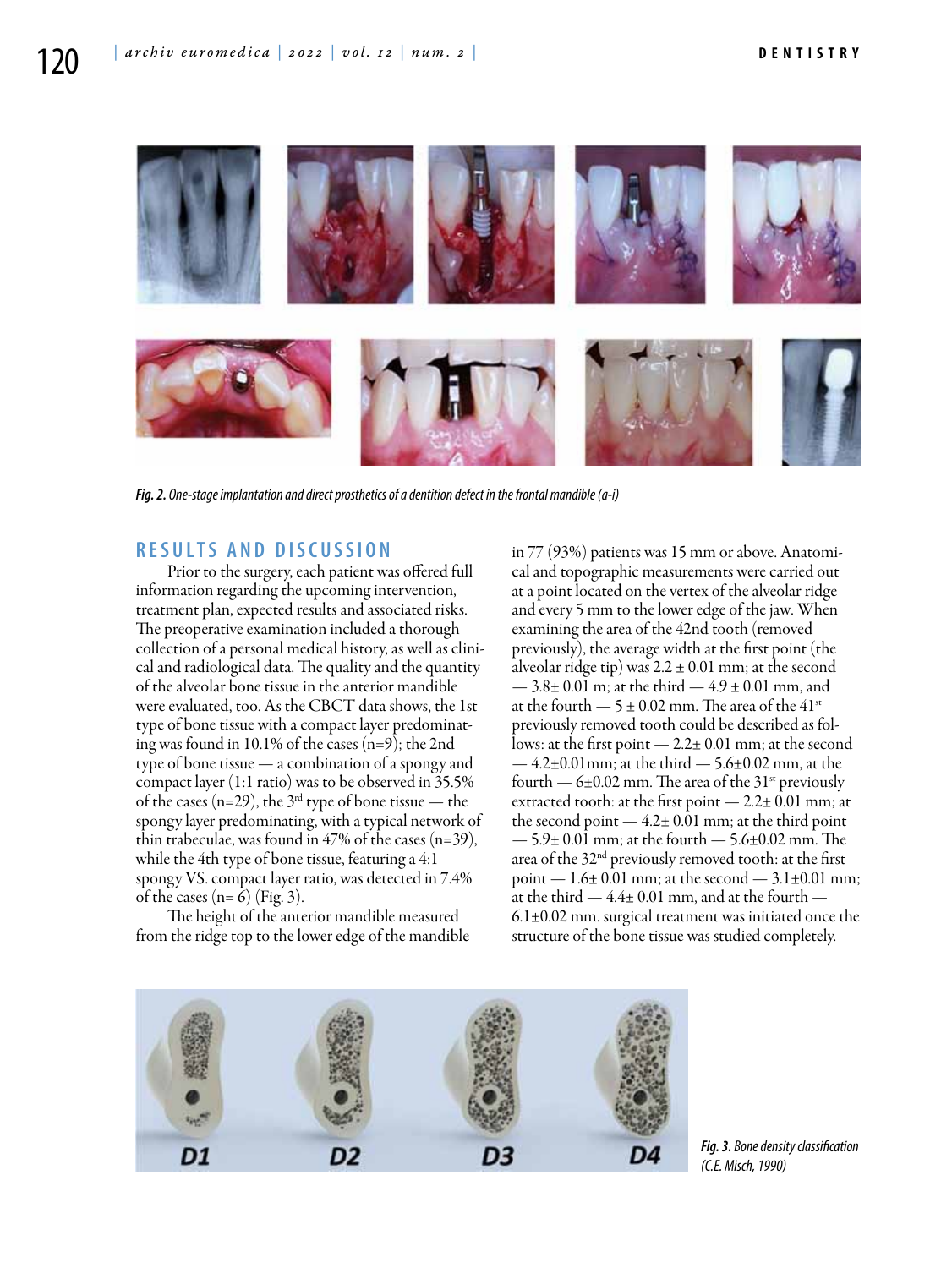When installing an implant in the respective hole, ensuring high primary stability of the implant is of importance. There was a dependence identified between the bone tissue density and the primary stability indicator. The stability figures for implants installed in Type 1 bone tissue fell within the range of 78 to 90 units, for implants installed in Type 2 bone tissue from 76 to 90 units.

The primary stability values for implants embedded in Type 3 bone tissue were much lower, ranging from 65 to 70 units. As for as Type 4 bone tissue is concerned, the primary stability of the implanted implants was under 60 units. Out of all the implants loaded directly on the day the surgery was done, 12 (32.4%) implants were installed in Type 1 bone tissue (primary stability on the MEGA ISQ device ranging from 88 to 90 units); 20 (54.1%) implants were installed in Type 2 bone tissue (primary stability  $-85-88$  units) and  $5(13.5%)$  implants in Type 3 bone tissue (primary stability — from 78 to 79 units). The next examination of the stability featured by the implants with immediate loading was carried out 1 month after surgical treatment. At this point, the plan was to replace the temporary orthopedic structure with a permanent one. A measurement of the stability of the implant (MEGA ISQ device) installed in the bone tissue of Type 1 and 2, which was done 1 month following the surgery, revealed no decrease in the stability values. One of the 5 implants installed in Type 3 bone tissue and loaded on the day of surgery showed a stability decrease down to 65 units.

Once the implant is installed, the top important task is to identify and early postoperative complications. During the first 7 days, and a month following delayed installation of implants, and immediate installation of implants right into the hole of the extracted tooth, there is a change in the content of pro- and anti-inflammatory cytokines in the crevicular fluid. Inflammation at the lesion comes along with predominating activity of pro-inflammatory interleukins-IL-8, MCP-1, TNFα synthesis. In the postoperative period, on Day 7 and a month following the installation of the implants, patients who underwent delayed implantation, as well as those who underwent immediate implantation, had the level of IL-1RA at 35–36.7% of the level of Group 1 (p<0.001) and 33.6–36.9% (p<0.001). The TNF $\alpha$  content was 88.2% on the  $7<sup>th</sup>$  day and 78.9% – a month later, from the level of Group 1 indicators  $1 (p<0.01)$ , in patients who underwent delayed implantation, and in patients who underwent immediate implantation — 73.7% of Group 1 indicators ( $p$ <0.01). The content of IL-8 in the gingival fluid on Day 7 day and a month following the installation of implants in patients who underwent delayed implantation went down to 23.4% and 23.0–32.9% of Group 1 levels (p<0.01); in Group 3 after immediate implantation — 23.7% and 14.8–26.5% of Group 1 levels (p<0.01). In the postoperative period, on Day 7 and a month later, only the MSR-1 content was growing. The content of MCP-1 in the gingival fluid, during that, was observed to be increasing only in patients who had undergone delayed implantation — up to 113.5–121.2% of Group 1 levels (p<0.05); in those who had had immediate implantation, it fell to 77.8% of Group 1 levels  $(p<0.01)$  (Table 1).

A local imbalance in cytokine production, therefore, accounts for the development of chronic inflammation, which requires immune medication treatment that will affect the cytokine status. We found that against the background of treatment with Imudon ®, there were changes in the balance of pro- and anti-inflammatory cytokines typical of the two groups of patients described above (with delayed and with immediate installation of implants). In the postoperative period, the decrease in the IL-1RA levels on day 7 was up to  $73.8\%$  (p<0.05), whereas following one month its content recovered almost to Group 1 levels. The decrease in pro- and anti-inflammatory cytokines in the postoperative period in patients taking the Imudon  $^{\circ}$ occurred was going on not so significantly, i.e. a mechanism was triggered, which promoted bone regeneration.

For evaluating the effectiveness of reparation and osseointegration, as well as possible complications of dental implantation in the early postoperative period, there was the ratio index calculated for proand anti-inflammatory cytokines. The RI calculation showed that in the postoperative period, patients in groups with delayed and immediate implantation had the indicator — on Day7 and a month later went down to 24.7 and 26.8 units, and to 29 and 31.2 units ( $p < 0.05$ ). The decrease in RI in these groups of patients points at a high activity of the postoperative inflammation, which is accompanied by the development of pain syndrome, and a postoperative edema followed with loss of bone tissue around the implant. Decreasing pro- and pro-inflammatory cytokine pools in the postoperative period in patients taking Imudon<sup>®</sup> was less pronounced, which means that after immediate implantation into the extracted tooth's hole, the mechanism was triggered, which was responsible for cytokine regulation of processes promoting bone tissue reparative regeneration. A typical feature of this was a significant increase in RI — 110.50 units after 7 days, and 134.95 units — after a month  $(p<0.01)$ .

### **C ON C L U SI ONS**

1. As cone-beam computed tomography data shows, identifying the stability and osseointegration,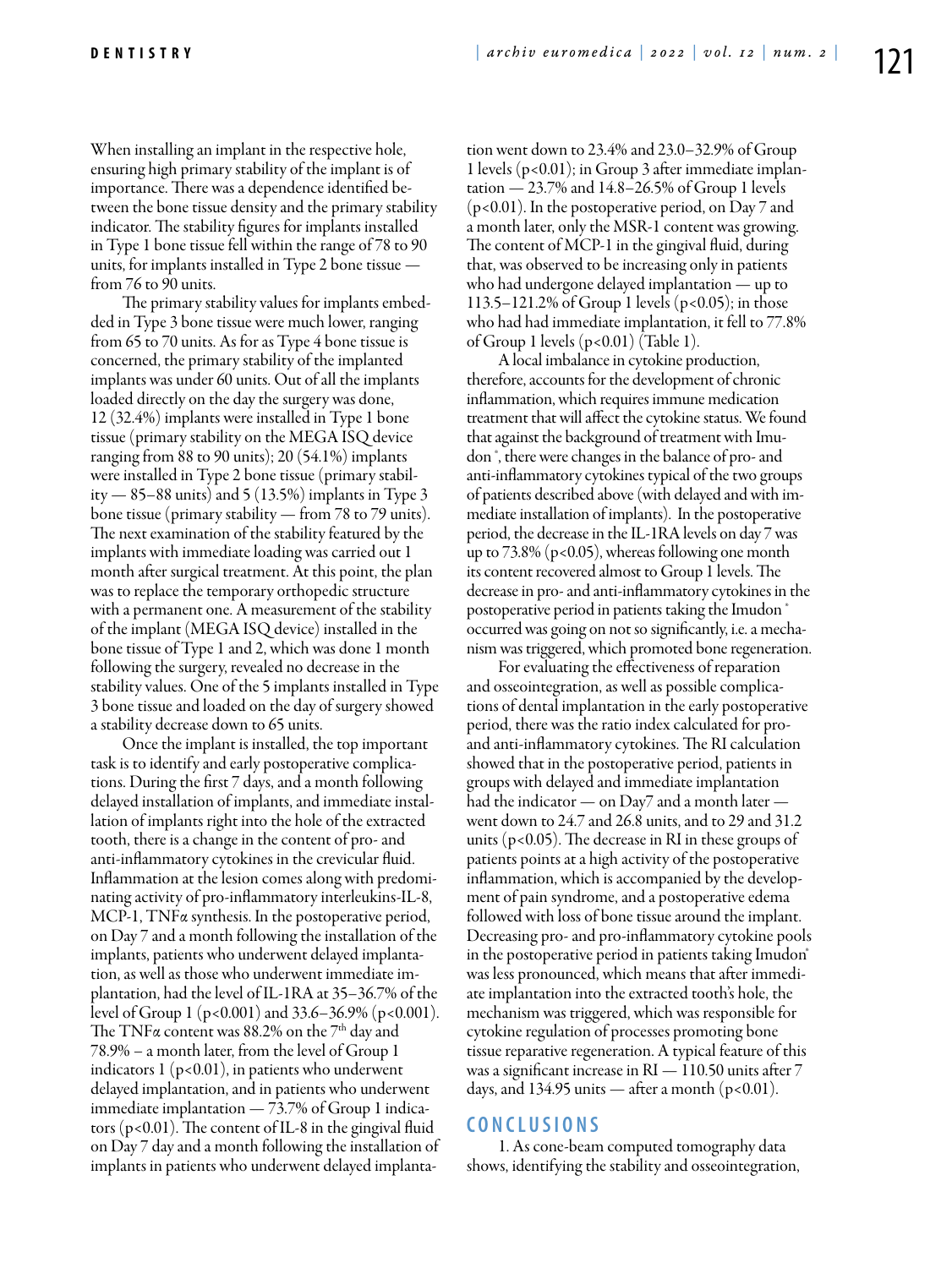| Study groups                                            | $MCP-1$          | IL-1RA               | $IL-8$        | TNF a       | <b>RI</b>         |
|---------------------------------------------------------|------------------|----------------------|---------------|-------------|-------------------|
|                                                         | (pq/ml)          | (pq/ml)              | (pq/ml)       | (pq/m!)     | (units)           |
| Group 1 (Con-                                           | 28.9             | 4279.50              | 69,50         | 7,60        | 42,60             |
| trol group)                                             | (26,6;32,1)      | (3655,0;4951,0)      | (13,85;96,02) | (5,87;9,50) | (36, 55; 53, 51)  |
| Group 2 (Comparison group)                              |                  |                      |               |             |                   |
| 7 days later                                            | 32,80            | 1498,00              | 16,20         | 6,7         | 24,70             |
|                                                         | (29,35;45,20)    | (1367,00;1836,00)    | (13,70;17,80) | (5,50;8,45) | (22, 45; 30, 90)  |
| 30 days later                                           | 32,75            | 1568.50              | 16.00         | 6,70        | 26,80             |
|                                                         | (28, 68; 37, 33) | (1454, 25; 1604, 00) | (13,30;16,50) | (5,90;7,00) | (23,70;28,34)     |
| Group 3 (Immediate implantation)                        |                  |                      |               |             |                   |
| 7 days later                                            | 22,30            | 1437.30              | 16,05         | 5,60        | 29,55             |
|                                                         | (15, 25; 30, 73) | (1314,08;1518,23)    | (13,75;20,53) | (5,30;6,30) | (25, 40; 31, 90)  |
| 30 days later                                           | 28,9             | 1498.00              | 10,30         | 4,60        | 31,20             |
|                                                         | (26, 65; 32, 15) | (1367,00;1836,00)    | (9,75;23,55)  | (4,20;4,75) | (29,30;40,70)     |
| Group 4 (Immediate implantation + Imudon <sup>®</sup> ) |                  |                      |               |             |                   |
| 7 days later                                            | 4.89             | 3160.00              | 32,27         | 2,12        | 110.50            |
|                                                         | (3,45; 8,26)     | (2995,00;3860,00)    | (17,80;46,80) | (1,83;2,85) | (88, 47; 116, 60) |
| 30 days later                                           | 6,46             | 4570,00              | 19,50         | 2,07        | 134,95            |
|                                                         | (4,45; 8,04)     | (3733,00;4800,00)    | (11,80;44,70) | (1,63;2,75) | (78,90;215,01)    |

*Table 1. The cytokine level in the gingival fluid after the installation of dental implants in the early postoperative period (mean value and quartile range)*

restoring anterior mandible dentition defects can be done during dental implantation performed subject to the delayed and immediate installation protocol.

2. Direct prosthetics on implants with immediate functional load offers a good alternative to the standard treatment protocol, also featuring the following advantages: a low degree of surgical intervention; a short treatment period; the capacity to maintain the height and width of the alveolar bone at a stable level; accelerated bone regeneration. Reduced treatment course down to one month is possible in case of the right selection of patients who feature good quality of bone tissue, mucous membrane, as well as the right height and width of the alveolar process.

3. The bone tissue structure and density, with Type 1, 2 and 3 of bone tissue, allows primary stability of implants in the anterior mandible that is enough to carry out immediate loading involving removable and/ or non-removable dentures.

4. The implant stability of 75 units and above (as measured on a MEGA ICQ device) allows predicting a guaranteed stable outcome with immediate loading applied to dental implants.

5. The administration of the Imudon<sup>®</sup> drug in the postoperative period is an effective treatment and prevention measure that can be employed for the rehabilitation of patients after dental implantation, the measure in question reducing the risk of inflammationinduced complications.

6. One of the advantages to be gained through immediate implantation is nearly complete absence of atrophic changes at the surgery area, while it requires atraumatic tooth extraction along with preserving all the bone walls of the hole; in case any defects occur, the method of directed bone and tissue regeneration should be employed. Achieving primary stability of the implant installed in the hole of the extracted tooth will take its maximum contact with the bone walls in the hole as well as possible further early loading.

7. In case of one-stage implantation and direct prosthetics, implants should be installed inside the holes of teeth that have no an acute or chronic inflammation, while this method should be used carefully in cases featuring periodontal issues. When an implant is installed immediately into a single-root tooth's hole, it would be reasonable to ensure maximum match between the implant shape and the dental alveolus anatomical shape.

- **<sup>R</sup> EFE <sup>R</sup> EN CES** 1. Dolgushin I.I., Latyushina L., Piotrovich A.V., Nikushkina K.V. Effect of local immunocor- rection on saliva cytokine profile during the "closed" sinus lifting and simultaneous implantation // Cytokines and inflammation. 2016;2:198–203. http:// www.cytokines.ru/russian/2016/2/Art12.php.
- 2. Erokina N. L., Lepilin A. V., Zakharova N. B. Profile of cytokines in the content of periodontal pockets in patients with fractures of the mandible with periodontitis. Сlin.lab. diagnostics 2011;9:6–7.
- 3. Lepilin A.V., Smirnov D.A., Mostovaya O.S., ZHILKINA O.V. Questioning results of dental clinic patients on the use of the dental implantation method.